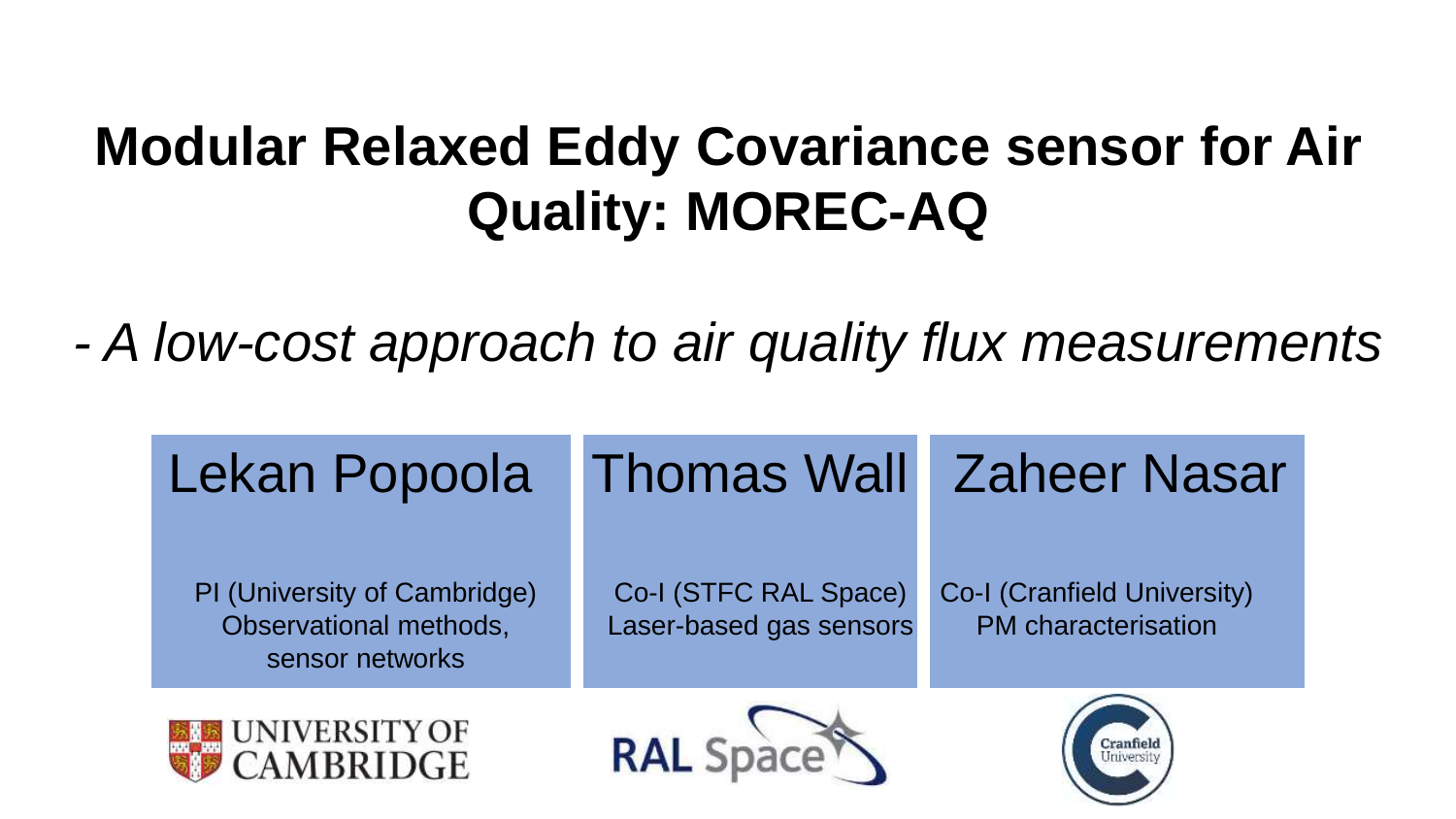Defra's Areas of Research Interest (ARI) in air quality challenge being addressed include:

- ARI 1: **AQ improvements** and link to health and environmental impact & outcome: (a) addressing issues nonexhaust emission (NEE) from farming and agriculture (b) quantifying and costing impact of ecosystem change
- ARI 2: evidence **capability transformation and innovation**: (a) use of low-cost sensors and (b) data to improve local emission inventories

#### MOREQ-AQ concept **Sample switching** Low-cost sensor Wind module module module **Sample** Low-cost sensor module Upward Low-cost fluxes sensors CO, NO<sub>2</sub> Others Control  $(0.01 - 0.1)$ Hz Fast pumps & switch smart pump electronics (proof of concept. **Downward** resolution fluxes STFC) Sampl Sonic anemometer  $(≥ 1Hz)$  $< 10c$ Prototype construction and testing

#### System schematic:

### **AIMs:**

- Proof of concept for a low-cost Modular Relaxed Eddy Covariance (MOREC-AQ) measurement approach for *general* flux determination
- Feasibility study of miniature  $NH<sub>3</sub>$  instrument to incorporate into MOREC-AQ *(Spectroscopy Group at RAL Space-link to STFC)*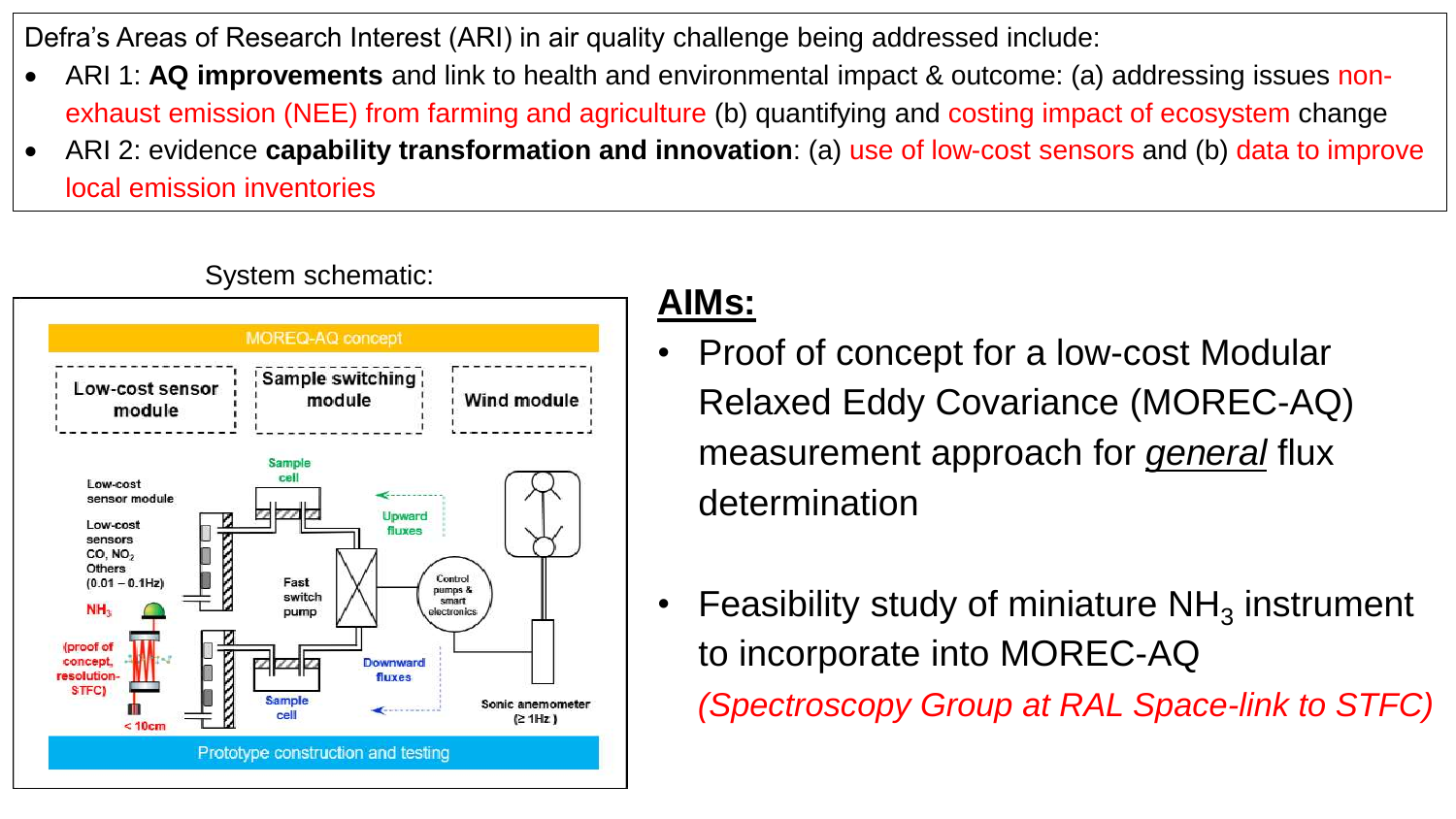### **Example of outputs from MOREC-AQ**



REA simulation for  $NO<sub>2</sub>$  at the BT tower

*5Hz data courtesy James Lee (York)*

Example of modelled transmission spectra for a Chirped Laser Dispersion spectroscopy (CLaDS) for 30m optical path